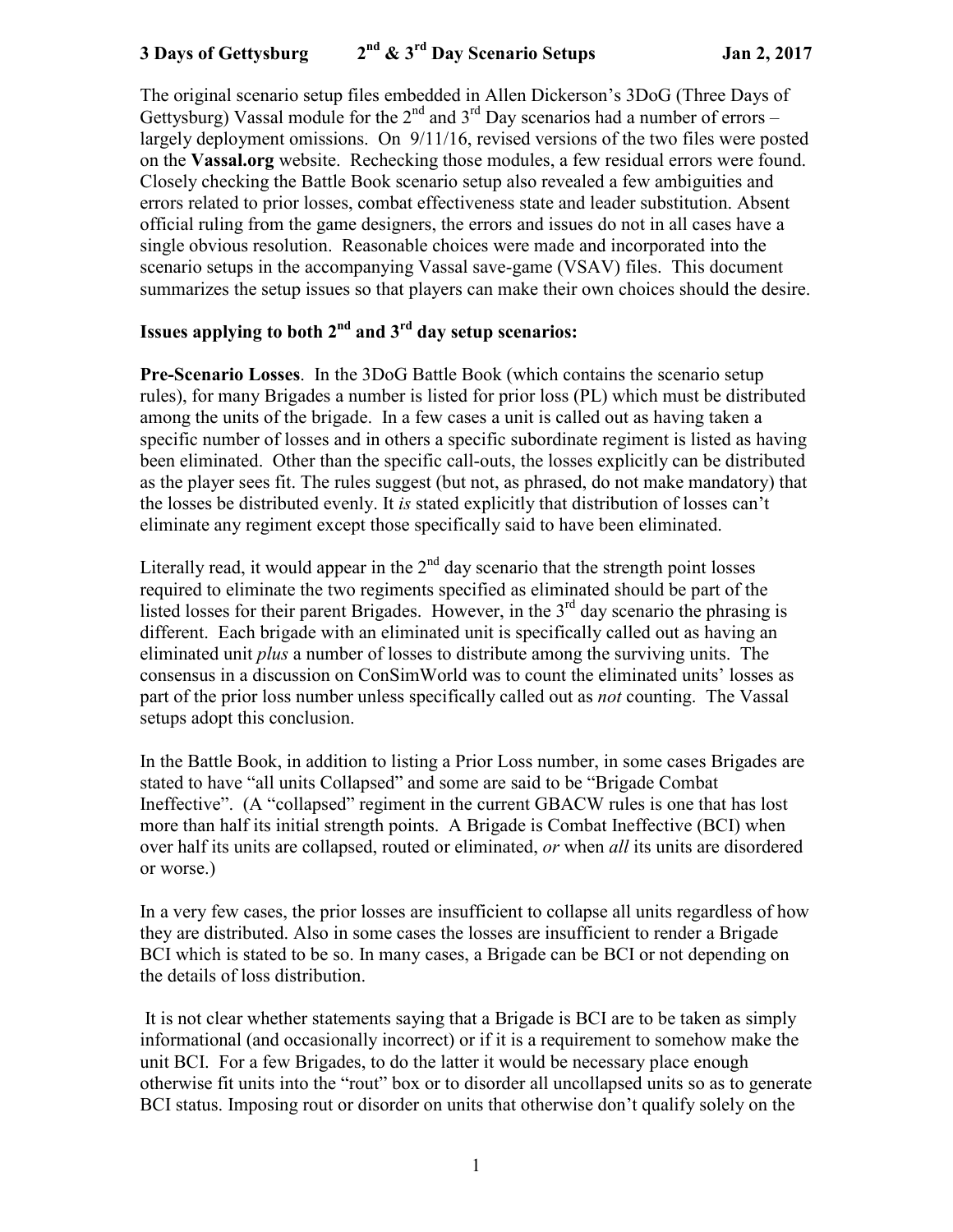basis of prior losses (when the Battle Book did not mention any such additional rout or disorder condition) seemed too egregious and was not done in the scenario files, but is always an option should players disagree with this conclusion.

It should be pointed out that there are only a few cases with these apparent errors: US  $1/2$ /I on the  $2<sup>nd</sup>$  & 3<sup>rd</sup> Day, and US  $2/1/XI$  and  $1/2/XI$  on the  $2<sup>nd</sup>$  Day only.

There is a good deal of vagueness in the loss allocation requirements. Even within the limitations of the rules, players may need to agree to tighter or looser restrictions. However, for the purposes of setting up the Vassal scenario files, *something* had to be decided. In the Vassal scenario setup files, the following was adopted:

a. Specified losses are allocated as prescribed in the rules.

b. Remaining Prior Losses are distributed evenly.

c. Individual unit losses may be adjusted up or down 1 (preserving the brigade total).

d. Collapse is assigned as appropriate per each regiments' losses.

e. Brigade Combat Ineffectiveness status is determined from Collapse/Elim Rgt numbers.

f. Where possible, the regimental losses in (b) and (c) are allocated so as to generate unit collapse and BCI status listed in the rules, but if that is not possible, the BCI status is whatever the collapse/eliminated unit tally makes it, even if this does not match the status listed in the written rules.

In the Vassal files, pre-scenario losses are marked on each unit (editable with "Ctrl-S"). If the unit has lost over half its strength, it is also Collapsed -- the loss has a "C" appended and the unit is flipped to its reverse,  $\langle d \rangle$ , side. The total loss for each Brigade is as listed in the rules, but the players should feel free to initially reallocate losses within each brigade within the constraints of the Scenario setup rules and whatever additional constraints they may impose upon themselves, revising unit collapse status and brigade combat effectiveness status as warranted by any changes made.

**Deployment Locations:** In the Rules, some units have specific deployment locations, but most are required to deploy (by Brigade) within 1 or 2 hexes of a specific location. In the Vassal scenario setup files, the former are deployed on their specified locations, and the latter are stacked on the specified location with a marker having a "1" or "2" inside a hexagon stacked above them (for convenience, the hex marker casts a 1- or 2-hex shadow showing the deployment range). Occasionally one unit is specified to deploy in a hex, and others to deploy within 1 or 2 of that same hex. In that case the Hex-1 or 2 marker is above the variable deployment units, with the other units stacked on top.

The players should deploy the variable position units as desired within the allowed ranges. Units may be faced in any direction desired, and presumably may use extended line or column markers if appropriate, even extending those markers outside their deployment zone, as desired. Units can start under any orders desired.

Once units are deployed, remove any deployment guide markers (the "1"-hex, "2"-hex and other such markers)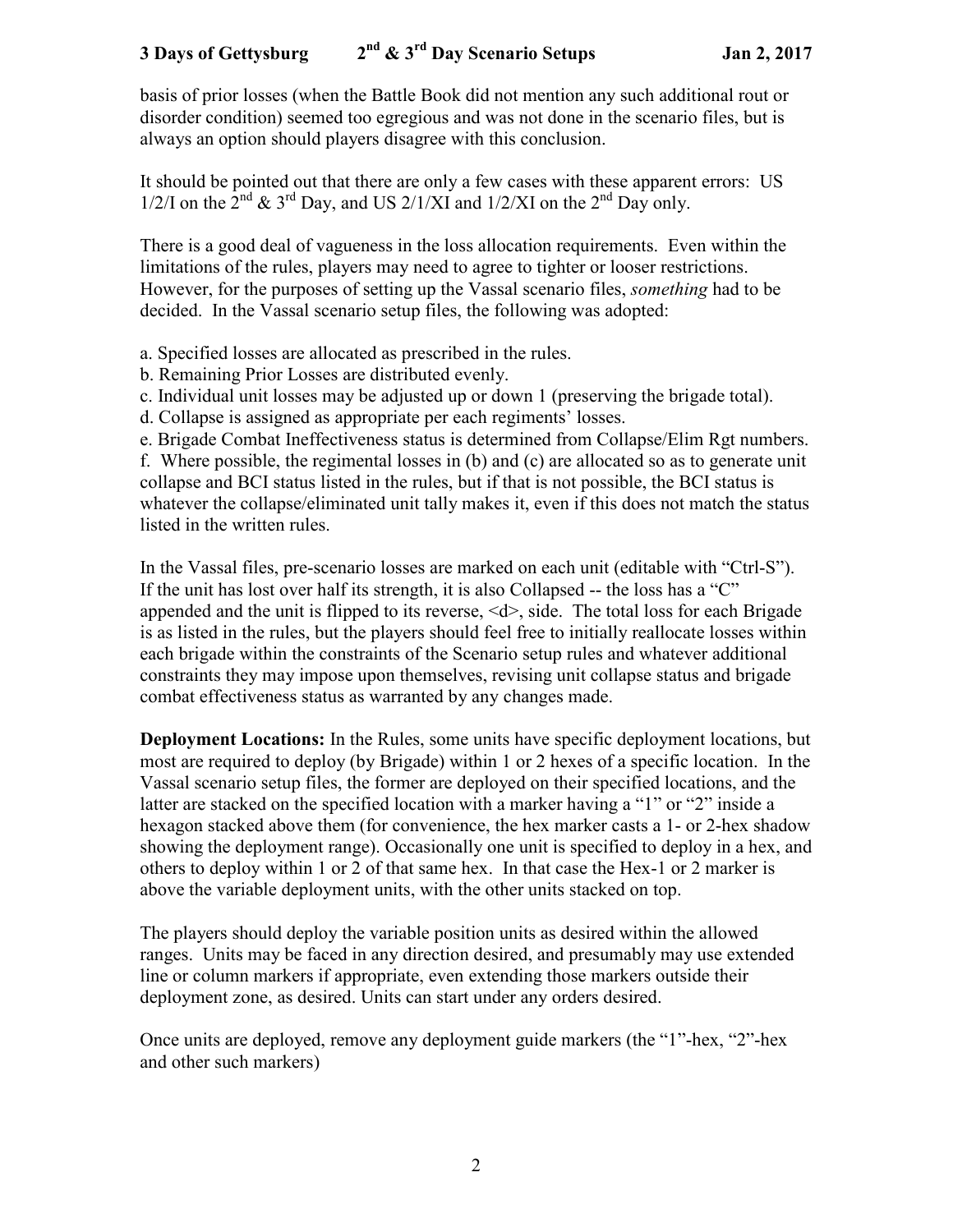#### **2 nd Day Scenario**

 **Pendleton** (missing from the Battle Book deployment) has been placed with R.E.Lee.

#### **3 rd Day Scenario**

- **US XIC**. The bulk of its units (all its infantry and two of its Div leaders) are to deploy freely within 5 specific hexes. In the Vassal Scenario setup, these spaces are designated with an "11" marker. The XIC units are placed for convenience just west of the "11" markers and *should be redeployed to the "11" spaces.*
- **Confederate units of Rodes' and Pender's divisions** which are deployed in a double line West of Cemetery Hill and SW of Gettysburg: Each Brigade in this area was given several hexes within which its units were to deploy. In the Vassal setup file the units of each Brigade are placed so as to occupy all the allowed hexes for that Brigade. *The owning player can redeploy any unit of a given Brigade within any of the hexes that Brigade's units initially occupy.*
- **45 Breastwork markers** located just west of Cemetery Hill: *The US player deploys these in any infantry-occupied hex where breastworks are allowed by the rules.*
- **CSA Arty Battalion** commanders were not given specific deployment locations but are to be placed with any of their own subordinate units. In the Vassal scenario file, these leaders have been deployed with such a unit, *but may redeploy with any other such unit.* In contrast, US artillery Brigade Commanders are given specific deployment locations.

**Beckham** is the CSA Horse Artillery commander. All but one of his units is off map. His HQ is therefore not deployed in the Vassal file (this is an unofficial interpretation). Similarly, there are a couple units of **Robertson's** US Horse Artillery, but the majority of Robinson's units are off-map. **Robertson's** Brigade HQ was not given a specific deployment location (as are other US Arty Brigade leaders) and thus he is not deployed.

- The official scenario setup lists **Perrin** as a replacement for **Pender**. In the Vassal setup file **Perrin** is replaced in division command by **Trimble** and **Perrin** is returned to his Brigade (per history).
- **Alexander** is not mentioned in the Scenario setup, but by the opening time of the scenario (just before the grand bombardment occurred), special rule 4.35 should already be in effect – in game terms, he should be serving as a *de facto* Army Arty commander under Longstreet. In the scenario file, the following (unofficial) changes are made to the official Battle Book scenario deployment:
	- (1) Deploy the **Alexander** Army Arty Commander unit within 2 of **Longstreet** or of any CSA arty unit S of Gettysburg and West of Cemetery Hill & Ridge. (This **Alexander** piece is located on Seminary ridge in the Vassal setup file; redeploy as desired within these constraints).